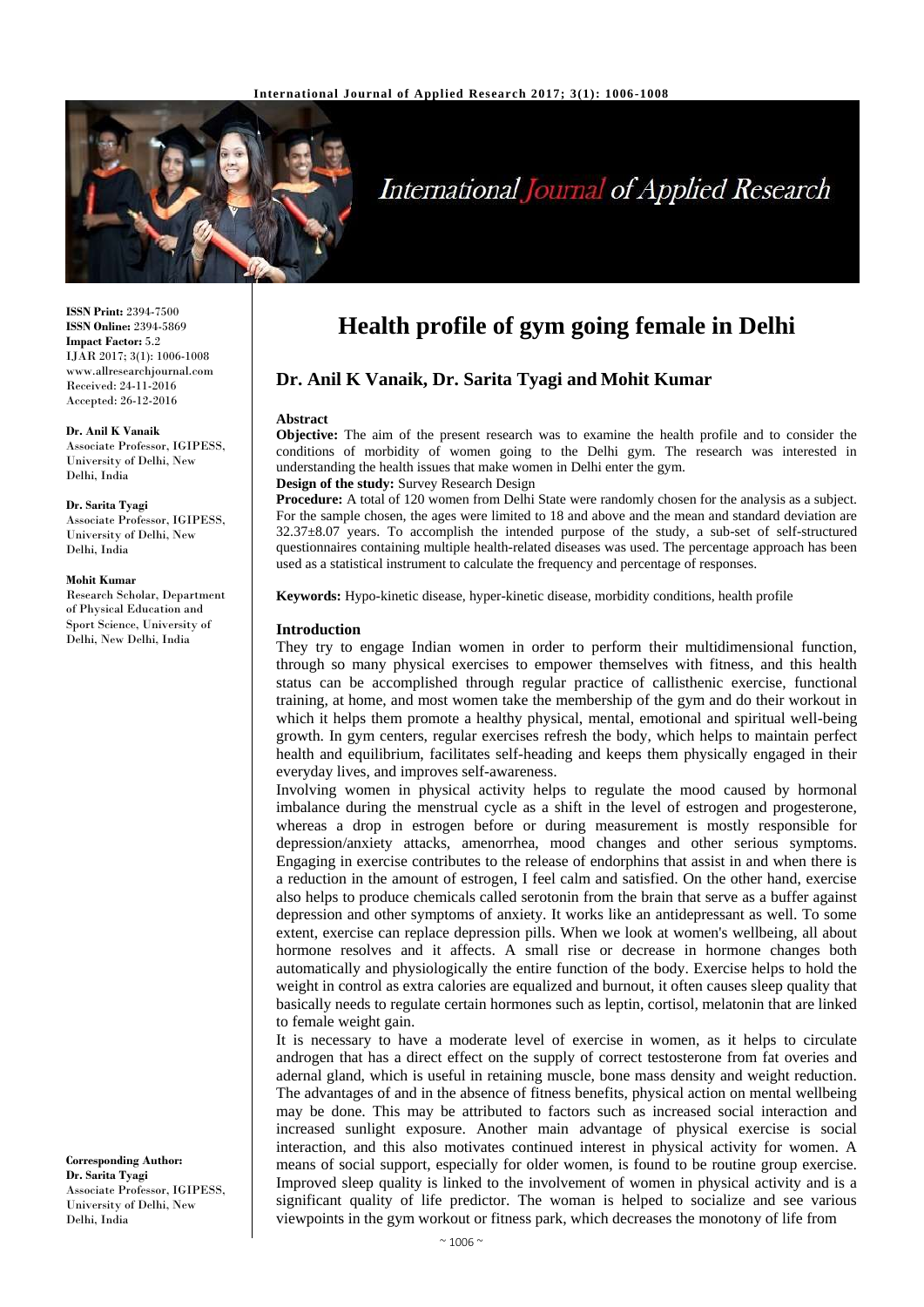household to office work. For older women who stay physically involved, there are extra benefits. Regular physical activity enhances muscle strength, aerobic capacity, fracture risk reduction and general well-being. Strength training can allow older women, by reducing the risk of developing osteoporosis, to maintain their independence and ability to perform daily tasks and leisure activities. Physical activity, irrespective of growing age, is correlated with retaining an independent role across time.

#### **Methodology and procedure**

For the current study a total of 120 women from the state of Delhi were chosen randomly as participants. For the chosen sample, the ages were limited to 18 and above and the mean and standard deviation was 32.37±8.07 years. In order to achieve the desired purpose of the study, a self-structured questionnaire was used, including a general health-related question about different diseases endured by individuals.

### **Results of the study**

The percentage method was used as a statistical approach to calculate the frequency and percentage of responses.

| Disease/Health issue  | <b>Medication taken (if any)</b> | <b>Remarks</b> |
|-----------------------|----------------------------------|----------------|
| <b>Acute Diseases</b> |                                  |                |
| Fever (dengue)        |                                  |                |
| Cold                  |                                  |                |
| Cough                 |                                  |                |
| Chikungunya           |                                  |                |
| Diarrhoea             |                                  |                |
| Any Other             |                                  |                |

| <b>Disease/Health issue</b> | Medication taken (if any) Remarks |  |
|-----------------------------|-----------------------------------|--|
| <b>Chronic Diseases</b>     |                                   |  |
| Allergies                   |                                   |  |
| Asthma                      |                                   |  |
| Thyroid (hypo/hyper)        |                                   |  |
| Diabetes (IDDM/NIDDM)       |                                   |  |

| <b>Table 1:</b> Acute diseases |  |
|--------------------------------|--|
|                                |  |

| <b>Disease</b> | <b>Frequency</b> | <b>Percentage</b> |
|----------------|------------------|-------------------|
| Cold           | 36               | 30.00%            |
| Cough          | 24               | 20.00%            |
| None           |                  | 50.00%            |
| Total          |                  | 100.00%           |



**Fig 1:** Graphical representation of table 1

| <b>Table 2:</b> Chronic diseases |
|----------------------------------|
|                                  |

| <b>Disease</b>        | <b>Frequency</b> | Percentage |
|-----------------------|------------------|------------|
| Asthma                | 36               | 30.00%     |
| Thyroid Hyper         |                  | 2.50%      |
| <b>THYROID HYPO</b>   | 35               | 29.20%     |
| <b>DIABETES NIDDM</b> |                  | 3.30%      |
| None                  | 42               | 35.00%     |
| Total                 | 20               | 100.00%    |